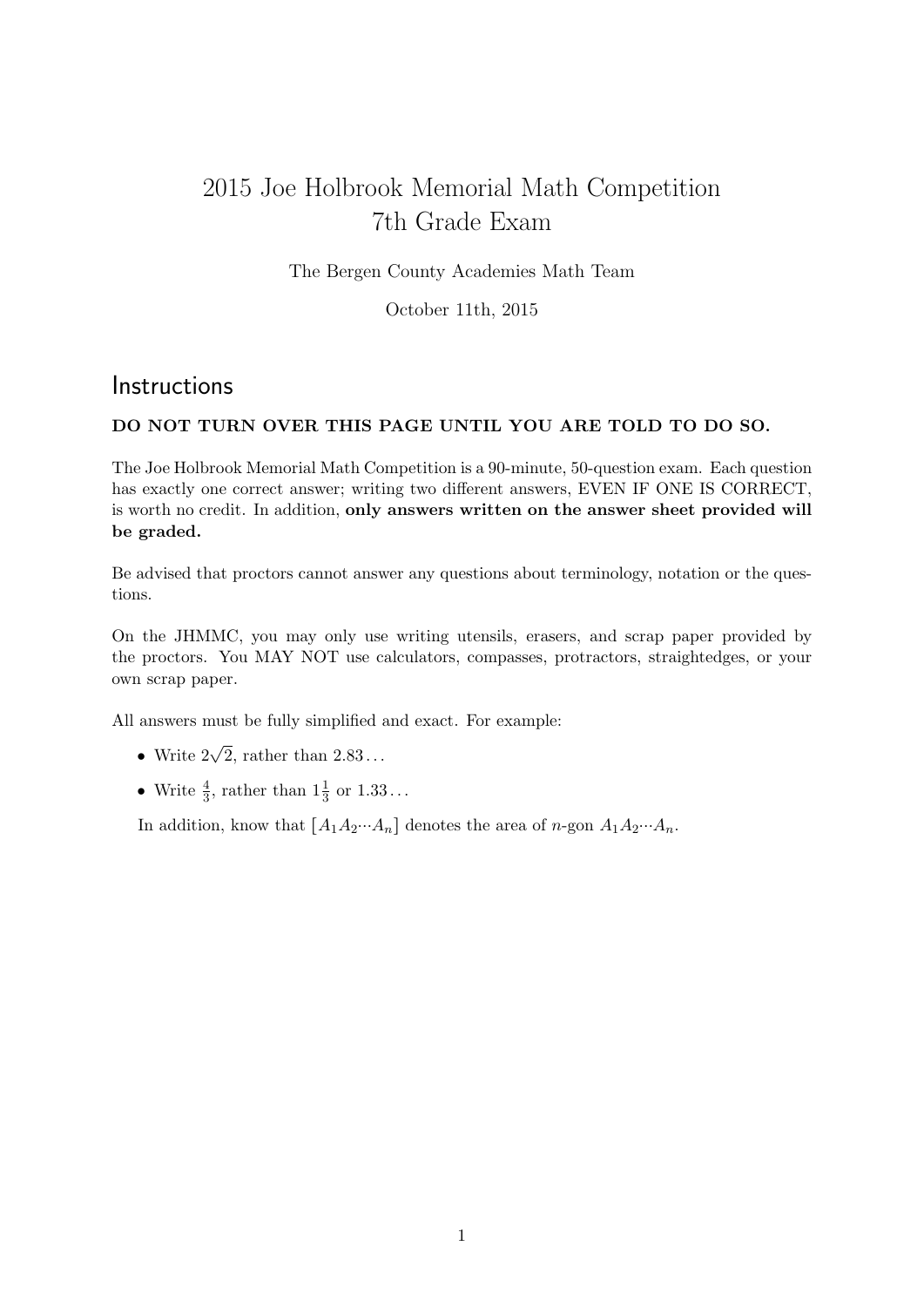- 1. What is  $5 + 7 + 7 + 9 + 9 + 5 + 3 + 2 + 2 + 1$ ?
- 2. What is the remainder when 123456 is divided by 5?
- 3. How many times does the Sun set between noon on Saturday and noon on the following Thursday?
- 4. Find the 100th member of the following sequence:  $1, 4, 7, 10, \ldots$
- 5. Sung Hyup was fifteen years old four years ago. Sung Hyun is three years younger than him. How old will Sung Hyun be in two years?
- 6. What is  $0 1 + 2 3 + 4 5 + \cdots 99 + 100$ ?
- 7. How many multiples of 17 are positive three-digit integers?
- 8. Minsung is taking a forty-question test. He answered questions 3 through 14 correctly, as well as questions 17 through 35, but nothing else. If all questions were answered either correctly or incorrectly, how many questions did he get right?
- 9. Each weekday, Young Guy receives a certain amount of stickers from his teacher, Dr. Lal, based on his behavior. If he behaves well, he gets 1, if he behaves poorly, he gets 0, and if he behaves amazingly (!) he gets 2. This goes on for 3 weeks exactly. Given that Young Guy behaves well on Mondays and Tuesdays, amazingly on Wednesdays, and poorly on Thursdays and Fridays, how many stickers will he have at the end of the 3 weeks to show off to his friend Zack?
- 10. Jungle Jim, the proprietor of the jungle gym, is charging admission. If the admission fee for Matt is \$20, but he has a coupon for a 10% discount, and the admission fee for Tanny is \$25, but he has a coupon for a 15% discount on every dollar after \$5 that he pays, who pays more, and how much does he pay?
- 11. Jungle Jim is now actively preventing people from entering the jungle gym! To enter, Zack and Erik now have to scale and descend two completely vertical walls in succession. They start at sea level, and climb over a wall that is 10 feet high and 0.5 feet thick, which leads to an area of elevation 2 feet. They go forward 25 feet, and climb over a wall that is 11 feet high (relative to sea level) and 1.5 feet thick. This leads to an area which is at elevation 1 foot above sea level. They go forward 10 feet, and have reached the jungle gym! What is the total length of their path, in feet?
- 12. What is the sum of the number of faces and edges of a pyramid with an octogonal base?
- 13. Kelvin the Frog is having trouble finding his way around college. He knows that the cafeteria is 20 hops away from his dorm, while the gym is 10 hops away. What is the difference, in hops, between the longest possible distance from the cafeteria to the gym and the shortest possible distance?
- 14. What is the smallest positive integer divisible by 4, 5, and 6?
- 15. If  $a + b = 7$  and  $a^2 + b^2 = 29$ , what is ab?
- 16. Two sides of a triangle have lengths 12 and 13. What is the largest possible integer side length of the third side?
- 17. What is the last digit of  $2^{245}$ ?
- 18. Let  $x \mathcal{O}y$  be defined as  $8x 3y 7$ . Compute ((7013)023).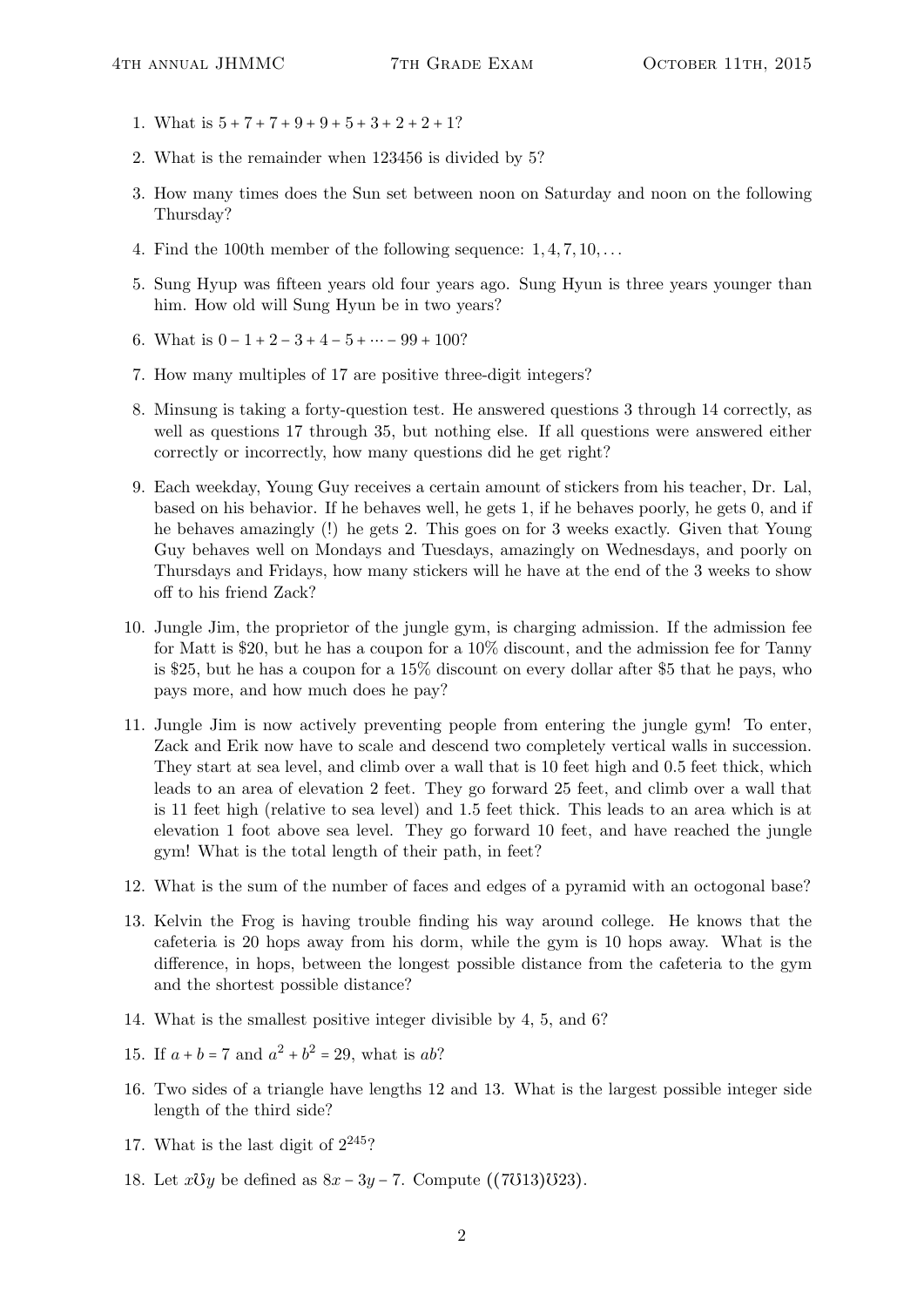- 19. Rectangle ABCD has width 3 and length 6. What is the length of AC?
- 20. Find the difference between the degree measure of an internal angle of a regular octagon and an external angle of a regular decagon.
- 21. How many distinct ways are there to arrange the letters in the word JHMMC?
- 22. A circle is inscribed in a square, which is inscribed in a circle, which is inscribed in a square. The smaller circle has radius 1. Color red the regions inside the larger circle that are outside the smaller square, and color red as well the interior of the smaller circle. In terms of  $\pi$ , what is the total area that is colored red?
- 23. What is the remainder when  $5^{2015}$  is divided by 24?
- 24. Define a sequence of integers as follows:  $a_0 = 0$ ,  $a_1 = 1$ ,  $a_2 = 2$  and for  $n \ge 3$ ,  $a_n = a_0 + \cdots + a_{n-1}$ . Find the value of  $a_8$ .
- 25. What is the side length of a cube whose volume is numerically twice its surface area?
- 26. What is the largest *n* such that  $1^{1} + 2^{2} + \cdots + n^{n} \le 50000$ ?
- 27. The 400-digit number 1234567812345678 . . . 12345678 is written on a piece of paper. June then repeatedly erases every 7th digit of the number. When he runs out of digits to erase, he begins this erasing process over again and again, starting from the beginning of the remaining number. At the end of this process, a six-digit number remains. What is this number?
- 28. Points E and F are on side AB of square ABCD such that  $EF = 4$  and E is closer to A than B. If  $AB = 6$ , what is [EFCD]?
- 29. Compute the largest prime factor of  $6^{12} + 12^6$ .
- 30. Kang Myung has already written 30 lines of code to be submitted to Dr. Nevard. However, he refuses to hand in code unless the number of lines he has written is a multiple of 17 and it is 11:57 PM. He writes exactly 6 lines of code each morning. If it is currently noon three days before the deadline, how many days late will he submit his code?
- 31. A coin lands on heads with likelihood  $\frac{2}{3}$  and tails with likelihood  $\frac{1}{3}$ . If Ryan the  $\Phi$  tosses the coin 4 times, what is the probability that Ryan the  $\Phi$  will see at least two heads?
- 32. Evaluate  $1 + (1 + 2) + (1 + 2 + 3) + \cdots + (1 + 2 + 3 + \cdots + 25)$ .
- 33. Real numbers  $a 7$ ,  $b + 4$ , and  $c + 6$  form a geometric sequence, and numbers a, b and c lie in an arithmetic sequence and have an arithmetic mean of 46. What is the arithmetic mean of the terms in the geometric sequence?
- 34. If the sum of the digits of a 3-digit number is 15, and the number itself is a multiple of 35, what is this number?
- 35. Let  $a = 3^{2015}$ ,  $b = 2015^3$ ,  $c = 1009^{1009}$ . Order the three numbers from largest to smallest, using the variable names.
- 36. Three faces of a rectangular prism have areas 16, 20, and 45. What is the volume of this prism?
- 37. A has coordinate  $(-1,3)$ , B has coordinate  $(2,7)$ , and C has coordinate  $(c,0)$ . What is the greatest possible value of  $|AC - BC|$ ?